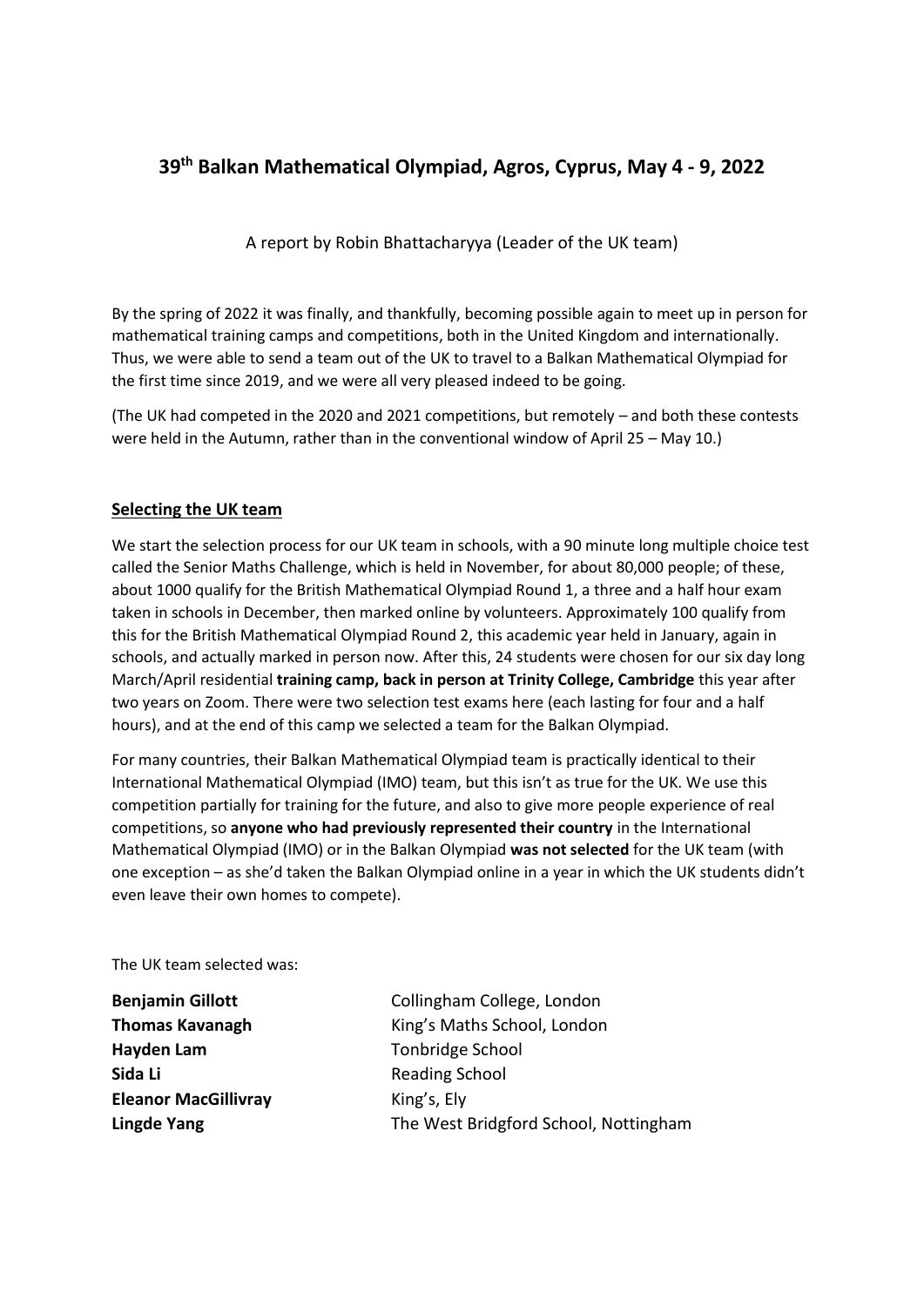The three adults accompanying the students were:

| Robin Bhattacharyya | <b>Trent College</b>       | (Leader)               |
|---------------------|----------------------------|------------------------|
| Ina Hughes          | Open University            | (Deputy Leader)        |
| Jamie Bell          | University College, London | (Observer with Leader) |

Ben and Eleanor were in their final year at school; the other four students were in Year 12.

The UK first entered the Balkan Olympiad in 2005, as a guest country, but the competition had begun in 1984, and this year's was the 39<sup>th</sup> contest. Jamie had been a student in the UK team at the 2016 Balkan Olympiad in Albania; this was my fifth Balkan Olympiad, as a Leader or Deputy Leader, but the first time actually travelling to a competition for a while (since my sons were born).

The 11 member countries take it in turns to host, and this year the competition was held in Cyprus, and it took place from Wednesday  $4<sup>th</sup>$  May until Monday  $9<sup>th</sup>$  May; it was based inland, among the mountains in the pretty town/village of Agros.

### **The Competition Itself**

### **Tuesday 3rd May – Meeting Up in the UK**

My guide book says that 42% of tourists to Cyprus come from the UK, and it was pleasing but unsurprising to find that there were many direct flights available for us to choose from each day. We later found out that many other teams, though based closer to Cyprus than us, had much longer and more complicated journeys than us.

We chose to fly out just before 9am, so that we could get to our hotels in Cyprus at a sensible time. Therefore, we meet up on the previous evening, Tuesday 3<sup>rd</sup> May, at the Premier Inn near Heathrow Terminal 5, with the students arriving at about 6pm. They play some cards with Jamie after checking into their rooms, then go to dinner with Ina now, as well; and I join them there a bit later, having travelled down from the East Midlands after a full day of teaching. As I'd come through St Pancras station, I'd seen people with a laminated blue and yellow flag with Cyrillic information on, waiting for the Eurostar to arrive – a sign of the times.

The six students are in good spirits, combining chatting and playing cards with trying to solve some hard maths problems, **often using the paper napkins to write on**. It's actually **Lingde's birthday** today, and we have chocolates and party hats for all, and there is also a big badge for Lingde (thank you Ina!). And it was **Sida's birthday yesterday!** Eleanor has brought along the physical book of Balkan Olympiad problems up to 2013, that Dominic Yeo had sent her, for use by all of our team in the build up to the exam. I give everyone an extra present – their official blue polo shirts featuring the UKMT logo and the name and location of the event (and thank you also to my Year 12 Further Maths students at Trent College for their advice about what style and colour of shirt that likeminded people of their age might wish to wear!). Thomas tries on his XL polo shirt – definitely big enough! After more maths, the team clear away from the dinner table their UKMT maths books and copies of Evan Chen's geometry book, and go off to their rooms shortly after 10pm. Jamie, Ina and I discuss our roles in the upcoming competition for a bit and then retire too.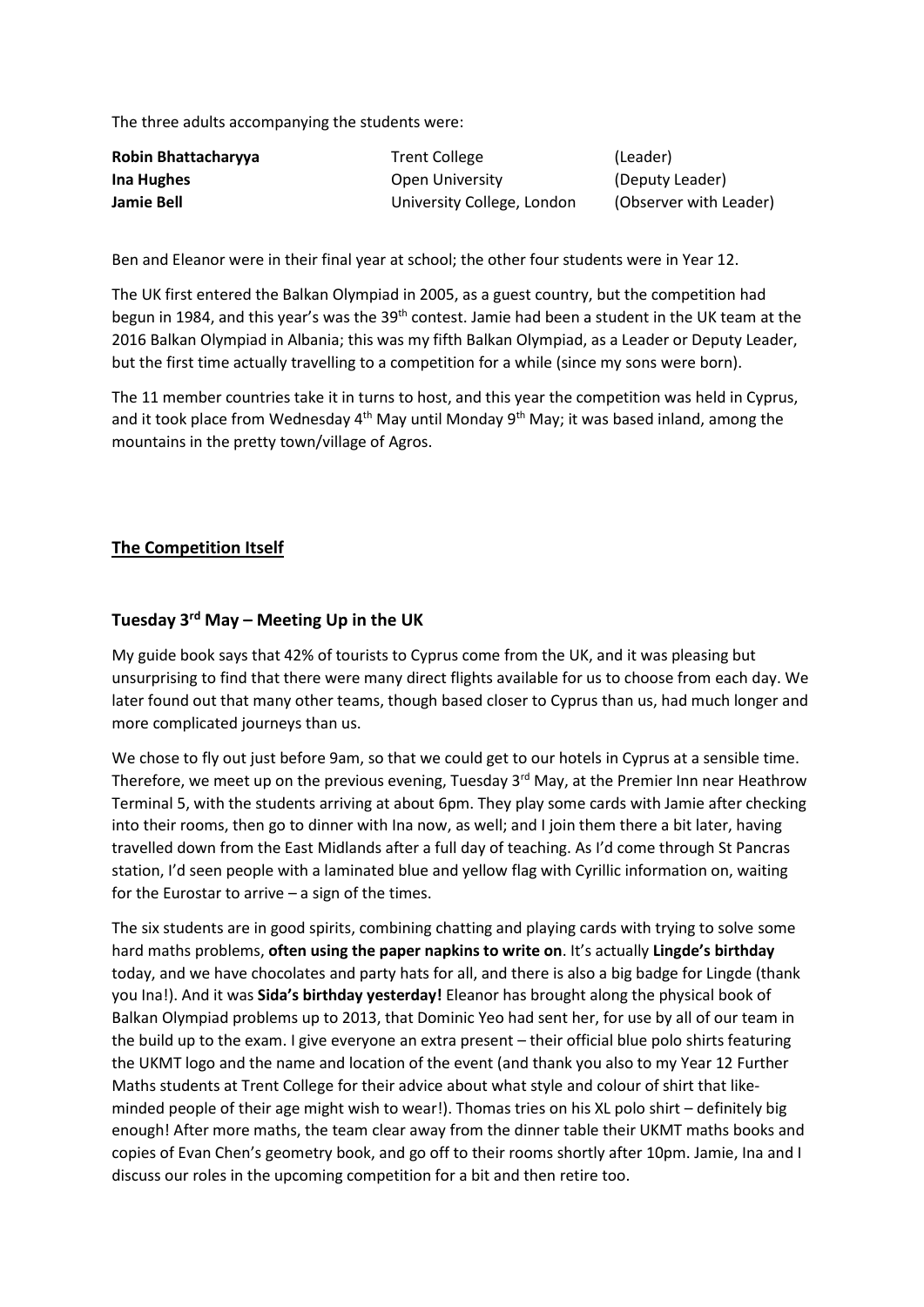# **Wednesday 4th May – Departure for Cyprus**

My new alarm clock wakes me at 5am. I do some last minute rearranging of things into the three bags we are each allowed on our British Airways flight (one checked in, one for the overhead compartments and one for under the seat in front) and make it down to breakfast, which opens at 5.30am. But they are surprised to see us there, and it seems that there was some misunderstanding about whether we had booked or not. So it is going to be Plan B – eat when at the airport – which is what many were planning to do anyway.

The hotel is a couple of miles from the airport Terminal, and our Hoppa shuttle bus is due at 6.01am. Everyone is up and packed and ready to go, and soon we are at Terminal 5, a modern and striking building (though slightly confusing to navigate).

There is some redistribution of liquids and compasses into checked luggage from Ben, who isn't checking anything in, and we are through bag drop and then security (slowly, as their system was down for a while, and things had to be done manually with stickers), and we are now ready for some breakfast. Ina is acting as mum, and organising the food. **The students talk about maths**, discussing the precise statement of the Lifting the Exponent lemma/theorem (LTE), and then learning about Zsigmondy's theorem too, and Schur's theorem. They are certainly doing their homework!

We won't be getting food on board so it is back to Pret a Manger for some sandwiches/rolls to take on, for our lunch. Our Airbus 320 has unusual sky blue livery, unlike the other BA planes – some kind of 'Better World' fuel efficiency climate change concern partnership, I believe. We sit together in three rows very near to the back of the plane. UKMT has given the adults the window seats, perhaps aware that the students would be spending all their time solving past Olympiad contest or shortlist problems. We wheel away from the mathematically pleasing Stand 512, and take off at 9.27am.

It is **a grey day in London**, and soon the only view below us is of clouds. Next to me, Eleanor is working on a combinatorics question, and then with Sida she attempts an inequality that Sida's mentor has given him. We fly over snow covered mountains in the Alps and later on over finger like peninsulas in Greece, and then we follow close to the coast of Turkey where the ground looks dry and brown, as it is when we see Cyprus. There has been some conversation about things such as publicity for Olympiads, but mostly the students have just been doing maths during the flight.

Late in the journey we are told that our flight has been **randomly chosen by the government of Cyprus for Covid testing!** Five or more days in isolation would mean no experience of the Olympiad for anyone testing positive, and when Sida works out the probability that at least one of us will test positive, based on 1 in 23 people in the UK having Covid right now, not everyone is happy. After flying right over Larnaca airport and then out to sea (which looks choppy – it is a windy day), we return and touch down at 3.36pm local time (two hours ahead of the UK), after a flight of just over four hours. We are rushed through Covid testing and passport control like VIPs, then collect our checked in bags and go out into the sun to the buses to take us to the Olympiad locations. The teams from Bulgaria and Greece have arrived earlier (the latter on two flights, some from Athens and some from Thessaloniki) and are waiting for us.

It turns out that there is entirely separate transport for people going to the Leaders' site and those going to the main site in Agros, so Jamie and I quickly say **goodbye to Ina and our six students**, and we get into a taxi van to Limassol. Alex from Greece and Stanislav from Bulgaria are already there, with their **masks on, as the law in Cyprus decrees for indoor public spaces**. We have a journey of about 50 minutes, mainly on a motorway. The UK was in charge of Cyprus from 1878 to 1960 and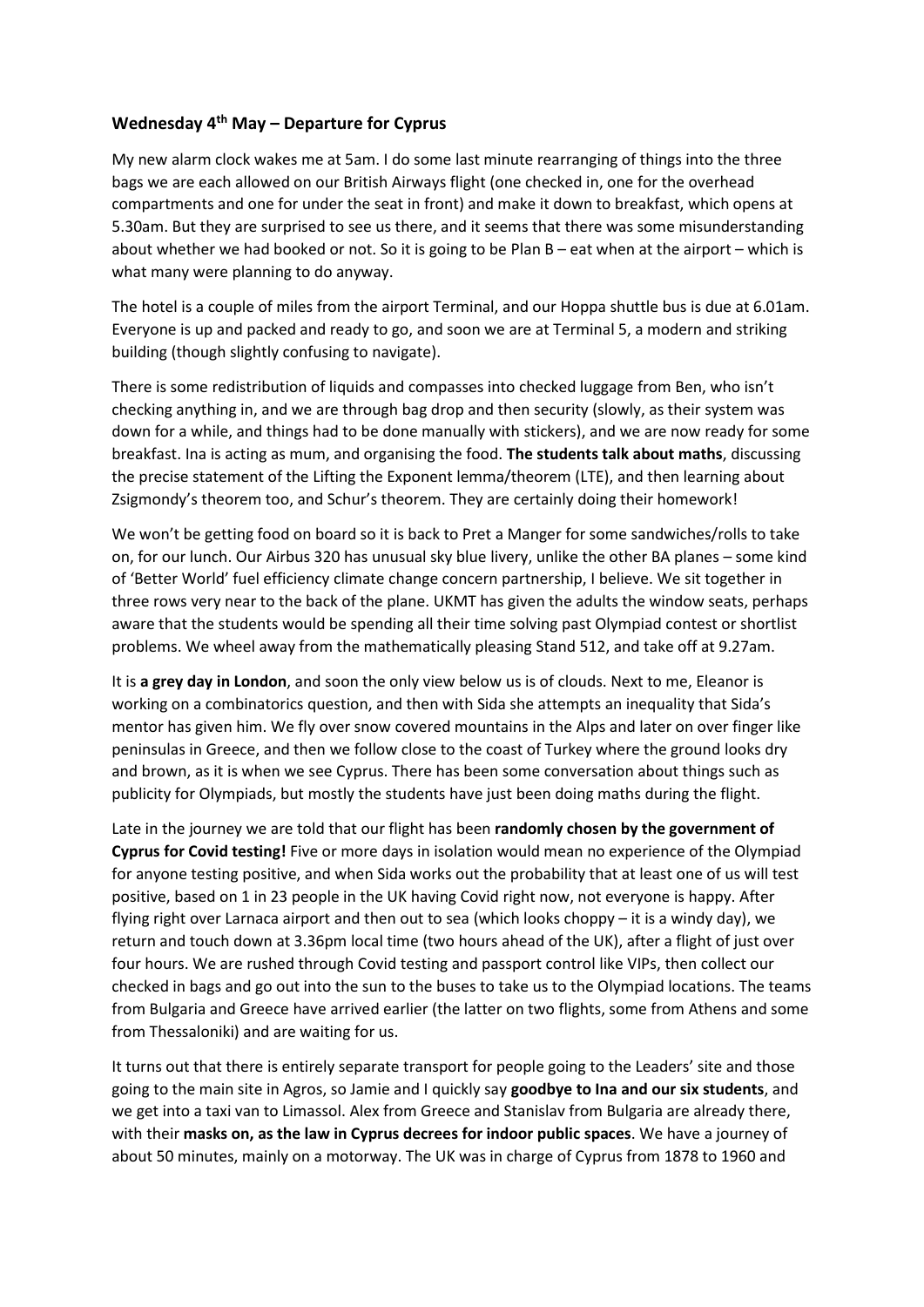our influence remains in various ways, for example in the three pronged plugs, and also driving on the left.

We arrive at our upmarket hotel (Ajax) at about 5.30pm. We have our NHS Covid Passes scanned as we enter (this is the law here for hotels and indoor restaurants). At 6pm there is a meeting of the team Leaders in the 'Jury Room' (the Iphigenia Room of the hotel) to collect our convenient Cyprus Mathematical Olympiad backpacks and Balkan Olympiad T shirts, caps with many digits of pi on, programmes of events and importantly the shortlisted problems for the competition, with solutions. Jamie and I are straight to work trying these questions for ourselves (while consuming the more-ish sweets that have been helpfully laid out in small bowls).

A series of text messages to my phone (actually the same phone I used in the 2009 Balkan Olympiad) reveals that we're **all in the clear for Covid**. Communication of this fact to Ina is allowed, so that the team can relax about that. I find out later a bit about what they've been doing; their journey had been via a different route, going inland and near to the capital Nicosia and then across to Agros, on a bus with some friendly and enthusiastically noisy Greeks.

Dinner for us is at 8pm, a satisfying buffet in the restaurant, which is right opposite our Jury Room. We have a brief official meeting scheduled at 9pm, but basically it's back to work for Jamie and me, on the shortlisted problems again, of which we solve a couple and make serious starts at several others. There are **21 problems, submitted by various countries**. Some are from the UK – Aron, Daniel G, Dominic Y, Lex, Sam, and Tommy have been busy!

At 10pm we relocate to the hotel bar. Like the restaurant, it is large and very smart, but it's early season and the bar is practically empty. Peanuts are provided, with our glass of Cypriot wine / G & T. We discuss the problems some more, especially a tough but appealing algebra question. The TV alternately shows basketball and the Champions League football semi-final between Real Madrid and Manchester City. We go to our rooms with Manchester City two goals up on aggregate and about ten minutes to go; it seems safe to leave at that point - but it turns out that wasn't the case.

# **Thursday 5th May – Leaders Select the Exam Problems**

After breakfast, we have a meeting of the Jury at 8.30am - the Jury consists of the Leaders of the teams, and any Observers with Leader (such as Jamie). There is one vote for each member country; we are a guest country, so we don't have a vote, but Jamie and I can join in the discussions. The imposing figure of the Chair of the Jury is Gregoris Makrides, and Problem Selection Captain Demetres Christofides is a key figure too. Demetres is well known to two of the staff from our Cambridge training camp (from a month earlier) – his PhD supervisor, Imre Leader, and fellow PhD student from his time in Cambridge, Paul Russell. Demetres talks through the problems and suggests their difficulty rating; there aren't too many comments about this from the jury. By 9.20am the official difficulty ratings have been set (easy or easy-medium or medium, etc.).

Assylbek tells me that he took 20 hours to arrive from Kazakhstan, flying from Almaty to Frankfurt, and waiting there for a while before heading to Cyprus. Serbia also came via Frankfurt, even though that's in completely the wrong direction for Cyprus. Both countries have had a journey of more than twice the length of a direct (great circle) trip, and they're not the only such teams here.

After some more time to consider the submitted problems, there are a couple of proposals to delete a couple of questions from the list, in one case because it might be too easy, and in another case because it might be similar to a problem that someone [Catalin (the Romanian Leader)] had seen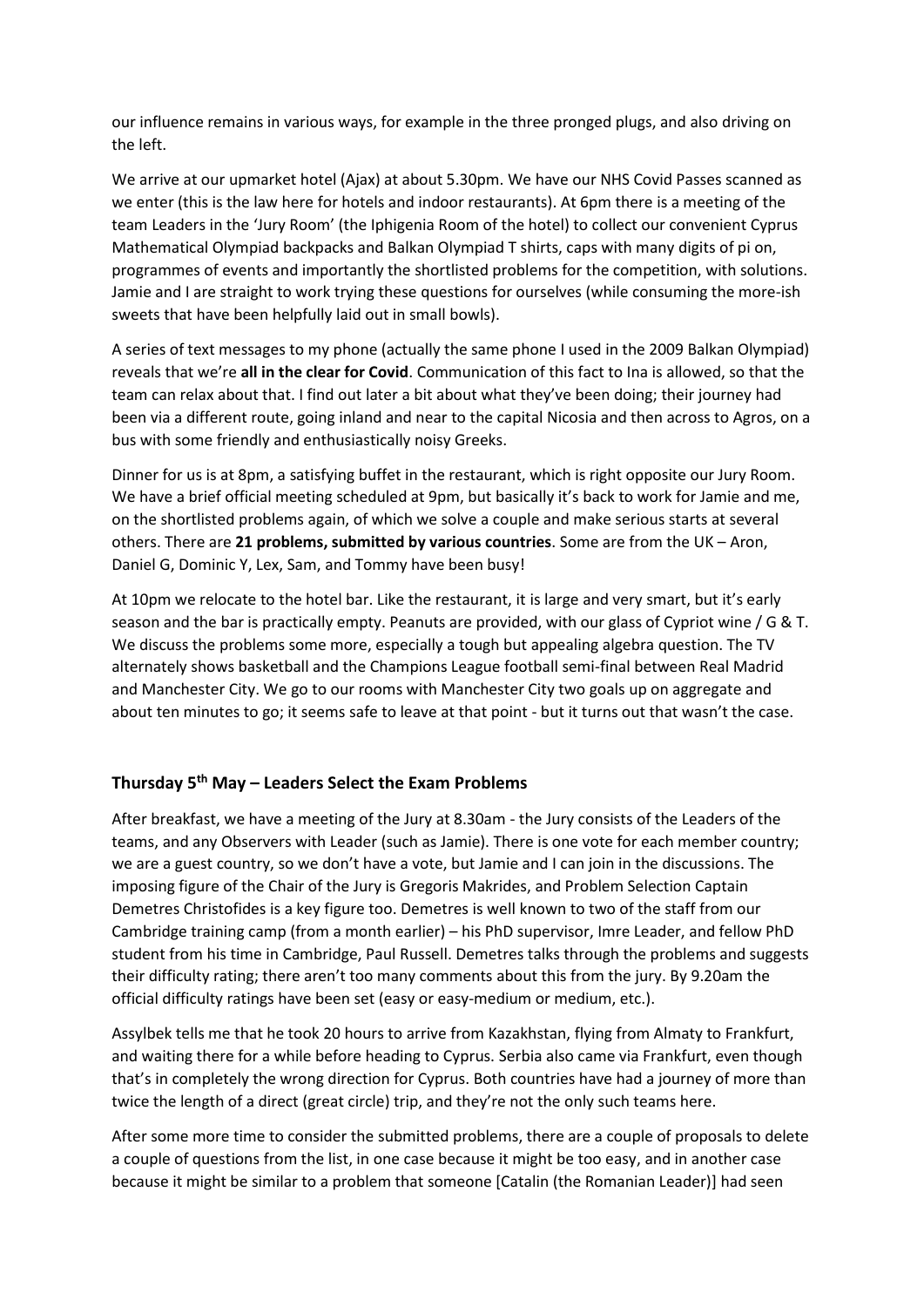before. These comments are certainly noted, but nothing will be deleted, Gregoris tells us. It is, though, Demetres who is in charge of most of the discussions. [He also had the role of Problem Selection Committee Chair in last year's online Balkan Olympiad, also organised by Cyprus.]

It only takes **about half an hour to decide the problems for the competition**. Instead of choosing questions one by one, people propose whole sets of four questions (one each from algebra, combinatorics, geometry and number theory), to be the set of questions for the four and a half hour long exam paper. Greece is first to propose (a set which later becomes known as Proposal A). Then Bosnia (with Proposal C), Kazakhstan, Serbia and Albania. Demetres is asked for his views, and he offers his selection, which is very similar to Proposal A.

In the end there are eight proposed sets, and the member countries will vote on them. They can vote more than once on each round of voting, and the least popular choice drops out each time, with two choices to go out the first time. The votes are by a show of hands, some of which take a while to go up, as things are considered. At one point, by accident one of the guest countries attempts to vote, but that's not allowed. At 10.15am we're down to two proposed sets of questions (with only one question in common): Proposals A and C. One member country (Turkey) is absent this year, so there are ten countries voting, and the vote is intriguingly tied at 5-5. We wonder what the rules are. Someone suggests asking the guest countries – and these (including the UK) all prefer the same set; the Chair, Gregoris, says that Regulation 7 gives him the **casting vote**, and he votes the same way as the guest countries suggest: Proposal A is chosen for the contest.

Only now do we find out which questions come from which country. **Two of the selected questions are from the UK** (actually Jamie and I already knew this): a geometry question from **Dominic Yeo** which will be Problem 1 here, and a harder combinatorics question from **Tommy Walker Mackay** which will be Problem 4. The other two questions are from Greece: a number theory question for Problem 2, and a functional equation to be the 'algebra' question, for Problem 3; I think I'll be impressed if anyone from the UK team can solve the latter.

Now it's time to finalise the English language version of the problems. This is partly to make it into something that can as far as possible be translated word for word into each other language – as students will take the contest in their own language – and partly for maximum clarity, so that in the first half hour of the contest when written queries about the problems are allowed to be submitted by students, we are not inundated by questions. Examples of changes made here are 'YZ bisects AC' changing to 'the line YZ passes through the midpoint of the line segment AC', and  $a^{2021}$ |n changing to 'a<sup>2021</sup> divides n'. In the third problem, an extra set of brackets is inserted in one part of the equation around f(x), for extra clarity. And in the fourth problem, which had quite a few sentences in it, the wording is picked over, partly to deal with the case where a frog is already on a particular square (which we now say is equivalent to a frog reaching that square in zero hops).

The English language version is getting longer, but still fits on one page. The line spacing is changed, though, to make more room, so that if a translated version gains more words, it too can fit on one side of A4 paper. There is further discussion about the wording of Problem 4, and it amuses some that there is more to change to the English language version of something submitted by the United Kingdom than to something submitted by another country. By 11.40am we are finished. The problems are made available in TeX for those who use that (most countries do), so that they can start translating immediately, and those that need a version in Word will have to wait a little more time. A spare laptop is available for anyone who needs it to use in translation, but I don't think anyone does. Of course, Jamie and I don't need to translate anything; Problem 4 even says 'colour' (rather than 'color')!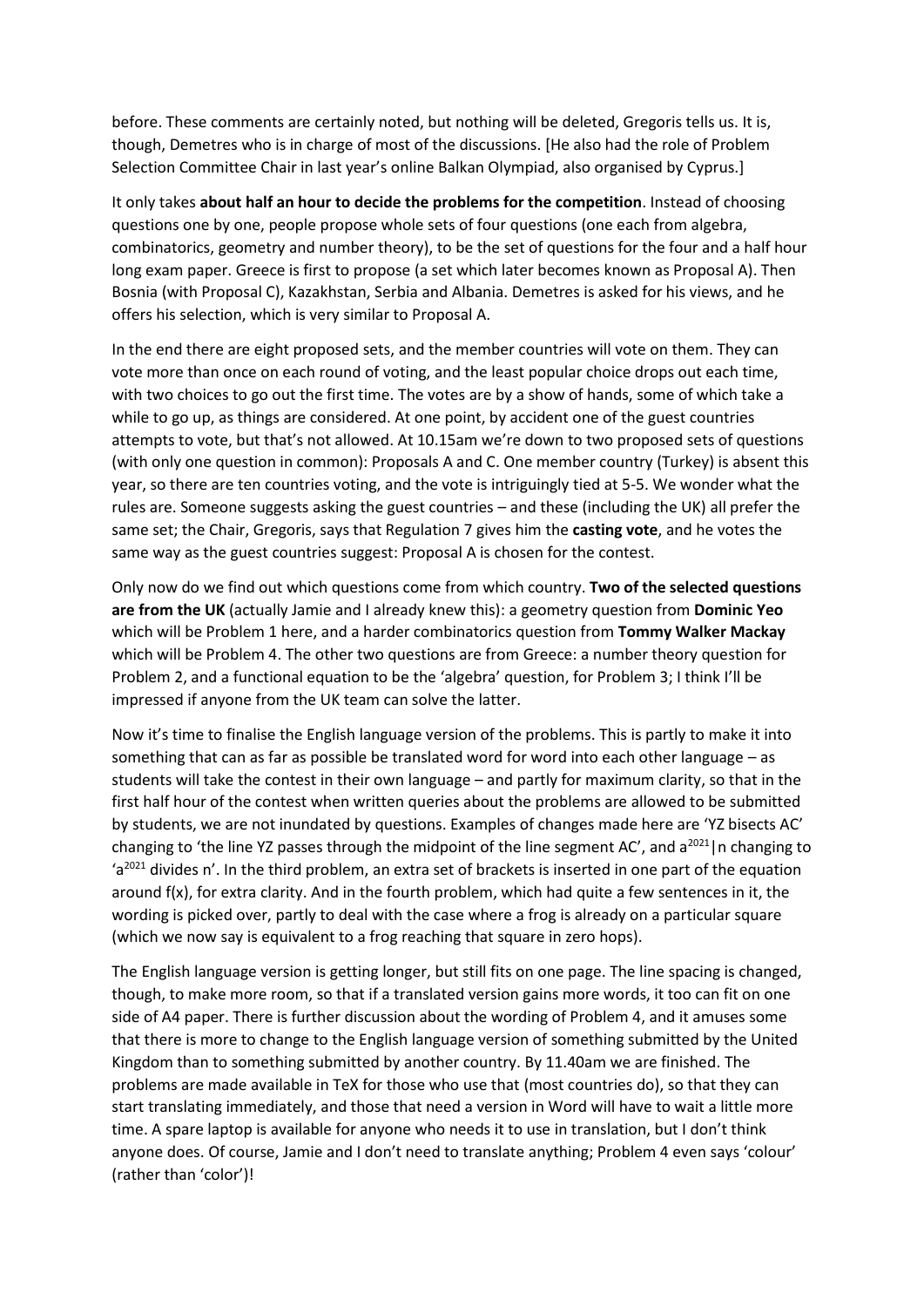# **The Exam Paper**

Here are the four exam questions for this year's contest, in their final form:

- **1.** Let ABC be an acute triangle such that  $CA \neq CB$  with circumcircle  $\omega$  and circumcentre O. Let  $t_A$  and  $t_B$  be the tangents to  $\omega$  at  $A$  and  $B$  respectively, which meet at  $X$ . Let  $Y$  be the foot of the perpendicular from  $O$  onto the line segment  $CX$ . The line through  $C$  parallel to line  $AB$  meets  $t_A$  at Z. Prove that the line  $YZ$  passes through the midpoint of the line segment  $AC$ .
- **2.** Let  $a, b$  and  $n$  be positive integers with  $a > b$  such that all of the following hold:
	- (i)  $a^{2021}$  divides n,
	- (ii)  $h^{2021}$  divides n.
	- (iii) 2022 divides  $a b$ .

Prove that there is a subset  $T$  of the set of positive divisors of the number  $n$  such that the sum of the elements of  $T$  is divisible by 2022 but not divisible by  $2022^2$ .

**3.** Find all functions  $f : (0, \infty) \rightarrow (0, \infty)$  such that

$$
f\left(y(f(x))^{3} + x\right) = x^{3} f(y) + f(x)
$$

for all  $x, y > 0$ .

**4.** Consider an  $n \times n$  grid consisting of  $n^2$  unit cells, where  $n \geq 3$  is a given odd positive integer. First, Dionysus colours each cell either red or blue. It is known that a frog can hop from one cell to another if and only if these cells have the same colour and share at least one vertex. Then, Xanthias views the colouring and next places  $k$  frogs on the cells so that each of the  $n^2$  cells can be reached by a frog in a finite number (possibly zero) of hops. Find the least value of  $k$  for which this is always possible regardless of the colouring chosen by Dionysus.

> Time: 4 hours and 30 minutes Each problem is worth 10 points

I later find out some more of what our UK students had been doing up to this point. After their journey of an hour and a half or so from Larnaca airport to Agros, in the Troodos mountains region (on the day before), Ina had helped them check into the Rodon Hotel – Rodon meaning Rose, as this small town/village is known for its rose petals, and is indeed just a couple of weeks away from its famous annual rose festival. Then the students were officially registered upstairs for the competition, before settling in. UKMT (and other) playing cards had been brought along, and were very popular. Now this morning they had spent a good while trying a number theory question they simply referred to by its IMO shortlist code of 'N8' – apparently Sida solved it – before several of them went on a walk in the surrounding area, which is very rural.

Now back to the Leaders in Limassol…

Translation isn't taking particularly long, at least for most. I chat to Valeriu Guţu from Moldova. He'd been at the first Balkan Olympiad that I'd been to, in Romania back in 2005. And I'd met him again in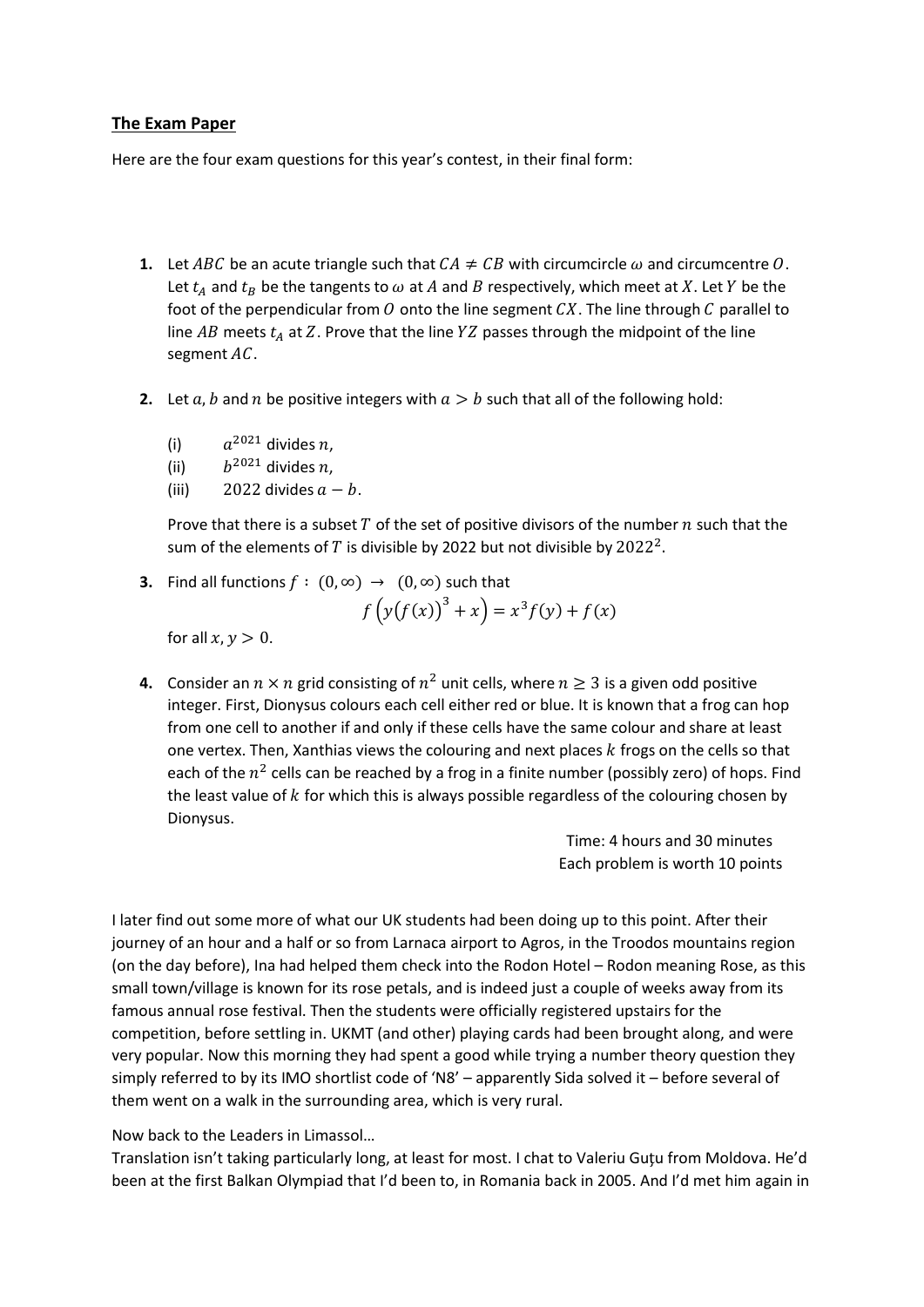2009, in the UK, at the Team Maths Challenge Final in London. I'd mentioned then that I would be passing through Moldova later that summer and he suggested we meet up there – which we did, and he very kindly showed me around. I'd been travelling from Odesa on that occasion; thirteen years on, that part of the world is a much less happy place. It seems clear that things won't be forgotten, or forgiven for a very long time.

Valeriu mentioned how there are many fewer students of maths at university in Moldova than there used to be a couple of decades ago, as people are attracted to other subjects, and many of the country's brightest students go off to university in other countries.

Massimo from Italy tells us of the 'Italian Paradox' – with no training camps because of Covid, Italy nevertheless had its best IMO results in the last two years (perhaps students had little else to do but work at home, on their own, on Olympiad maths).

Lunch is at 1pm in the hotel. With much of the work done, we have a glass of wine with our food. Translations are to be printed out for inspection by all the Leaders and Observers at 3pm, but without any translation to do ourselves, Jamie and I take a walk to the beach, which is about 10 minutes away. It's good to see the sea, one of the main attractions of Cyprus. It's actually quite windy today. We come back for the meeting, at which most of the translations appear. Afterwards, Jamie has a 20 minute swim in the outdoor pool. And then rain starts to fall!

### **The Opening Ceremony**

We are taken by bus to the Laniteio Lyceum, a school in Limassol where the Opening Ceremony will take place. While we wait before the ceremony we have snacks in a room full of trophies; Demetres warns us not to eat too much, as there will be a big dinner later, at a restaurant.

We sit in the second row for the ceremony, which runs from 6.25pm to 7.20pm. It begins with some very good singing and music from local students. Then there is some traditional dancing, in costume. Gregoris Makrides speaks about the school of the future, about maths for technology, and a relevant summer school in Cyprus. There are speeches on behalf of the Mayor of Limassol and the Minister of Education. Then **the teams parade on the stage with their flags**. Italy have with them balloons in the colours of their flag; they are clearly a popular team (having made a positive impression already in Agros). Azerbaijan are not here yet; it's proving a difficult journey to Cyprus for them.

After the ceremony, the Leaders see something of the modern centre of Limassol from our bus, and then on foot too as we travel at a leisurely pace to our **outdoor restaurant in the old town**. The students had had some time in the old town before the Opening Ceremony, having left Agros at about 2pm and arrived here at about 3pm. Now they are travelling by bus back to Agros, where they will have their dinner before retiring for the night, with the exam tomorrow.

We Leaders walk through the Old Port and Marina area, with its yachts and piers. Then there are indeed many courses of traditional food at the restaurant. Catalin, who organised the online Balkan Olympiad in 2020, is the Romanian Leader; he tells us about his passion for tennis (very recently he was in Belgrade watching a tournament) and for FC Barcelona. Nikola from North Macedonia tells us about the team selection process and training in his country, run by quite a small number of people.

We're back at the hotel shortly after 10pm and are straight into a meeting to formally approve the translations. It's interesting to see the different scripts and languages. On Problem 4, the individuals are called Dionysus and Xanthias, named after characters in The Frogs by Aristophanes. Most countries have kept these names, but one went for Ana and Maria, and another for Bojan and Lena. We can't work out what names the Arabic version used. Hasan finally arrives from Azerbaijan. His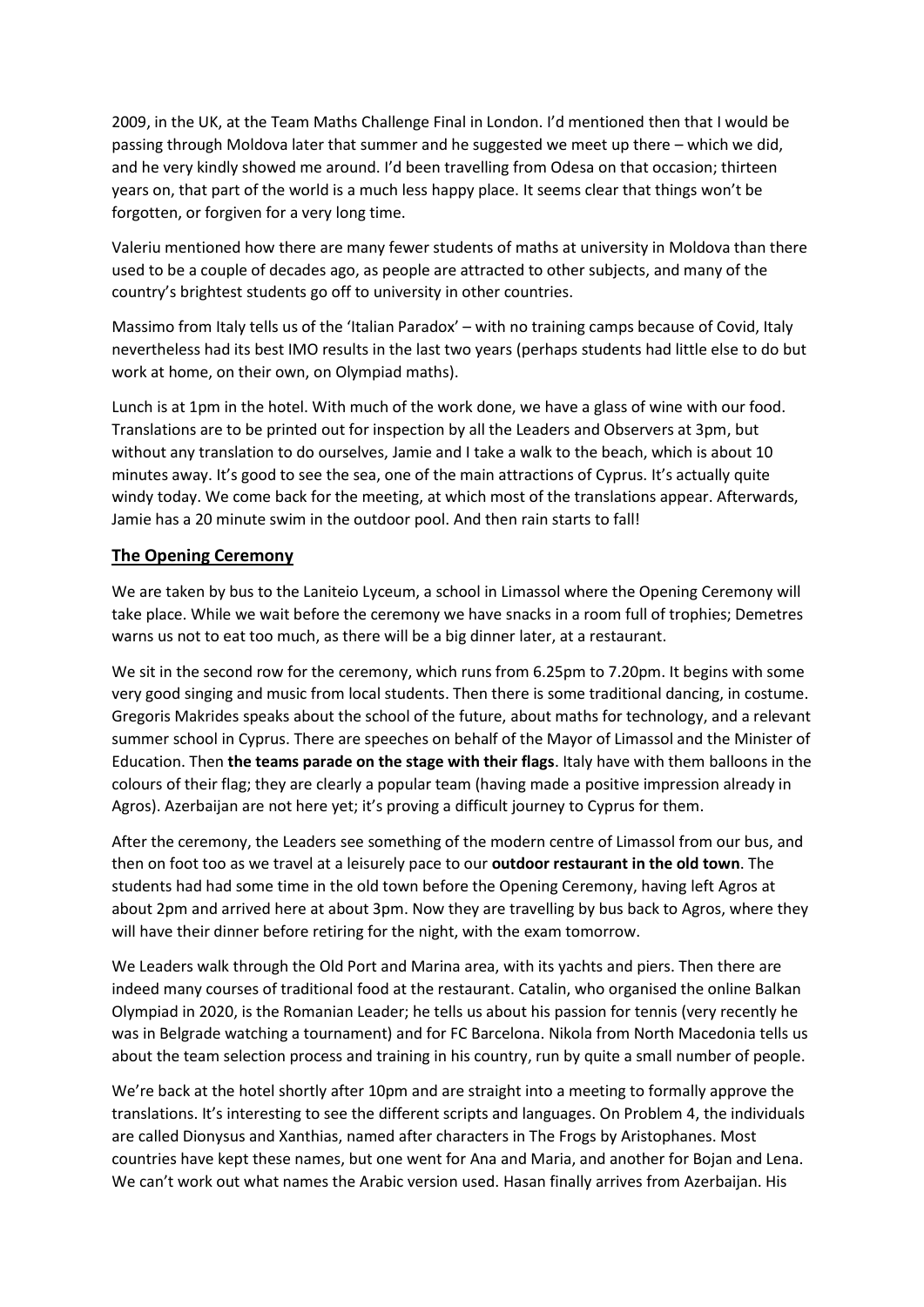team have had three flights, and connection delays, and it's taken them 20 hours to arrive. (It was even more complicated for Hasan himself, as he had also had to travel first to collect a visa, meaning seven flights in two days!). His reward is to be given the English language script for translation to be completed by him that night.

# **Friday 6th May – Exam Day**

In the morning we pack up, as all Leaders and Observers are from now on to be based in Agros. I enjoy the fresh lemonade at breakfast. We'd been told that the bus would leave at 8am, and anyone arriving after 8.05am would have to take a taxi. We pull away at 8.13am. The last Leader comes by car with Gregoris. It's a journey of one hour, mostly on bendy **mountain roads**; Agros is at an altitude of 1100m or so, higher than any point in England (but not Scotland). The hotel is above the village, and has splendid views. We are led in to inspect the exam room at about 9.30am. The students are all in masks and awaiting the start.

After the start, at 9.45am, the students have half an hour to submit written questions. Only nine such come in. One asks about whether it can be assumed that a certain geometrical point is the 'dumpty point'. The answer from the Jury is that 'all well known theorems/results must be defined/explained and/or cited but not necessarily proved'.

The Leaders continue their meeting, in a rather chatty room. The rough paper that students use (known here as scratch paper) can be requested by Team Leaders when marking, but will not be given otherwise. The students are writing on 'carbon paper' (carbon free, though) and the Leaders will get the top version to look through for marking, while the Cypriot experts will be given the copy.

Some countries use this Olympiad as a TST (Team Selection Test for the IMO) and some have other students back home ready to take the same exam today with a time delay of half an hour or so.

From 10.30am until 1.30pm, while the students continue to work in the exam, we collaborate to **produce mark schemes**, led by Demetres again. First we deal with Problems 2 and 3. Jamie notices that the official Lifting the Exponent proof of Problem 2 wasn't careful enough about what happened if 3 divides both a and b, and he tells Demetres about this, just before a break which is scheduled so that we can all check into the hotel. Demetres is happy to report a bit later that that could be fixed pretty easily. On Problem 3 we decide that saying the function is strictly increasing is not obvious enough from the functional equation not to require a proof. Problem 4 can be done by induction but it's a long and awkward proof and not the best way to go. Finally, we look at Problem 1, trying to be a bit generous in the mark scheme, as it's the first question.

We have a few minutes outside the hotel, enjoying the views of mountains, trees and the white houses of the village, and the cooler mountain air. Then it's time to speak to the UK students after their exam.

We see Ben and Lingde first. Ben feels the exam went well for him, while Lingde doesn't think he's managed any whole questions. Next we find Thomas, who is reasonably satisfied. Sida and Hayden have had mixed experiences, better for Sida. And Eleanor is not sure how she's done.

With Ina too, there are 9 of us together for the buffet lunch downstairs. Afterwards, from 3.30pm to 5pm, Jamie and I grill the students on exactly what they'd each done in the exam, to help us with our marking. The hotel has large lobby/lounge areas, which makes it a very good place for teams to gather, and to meet other teams.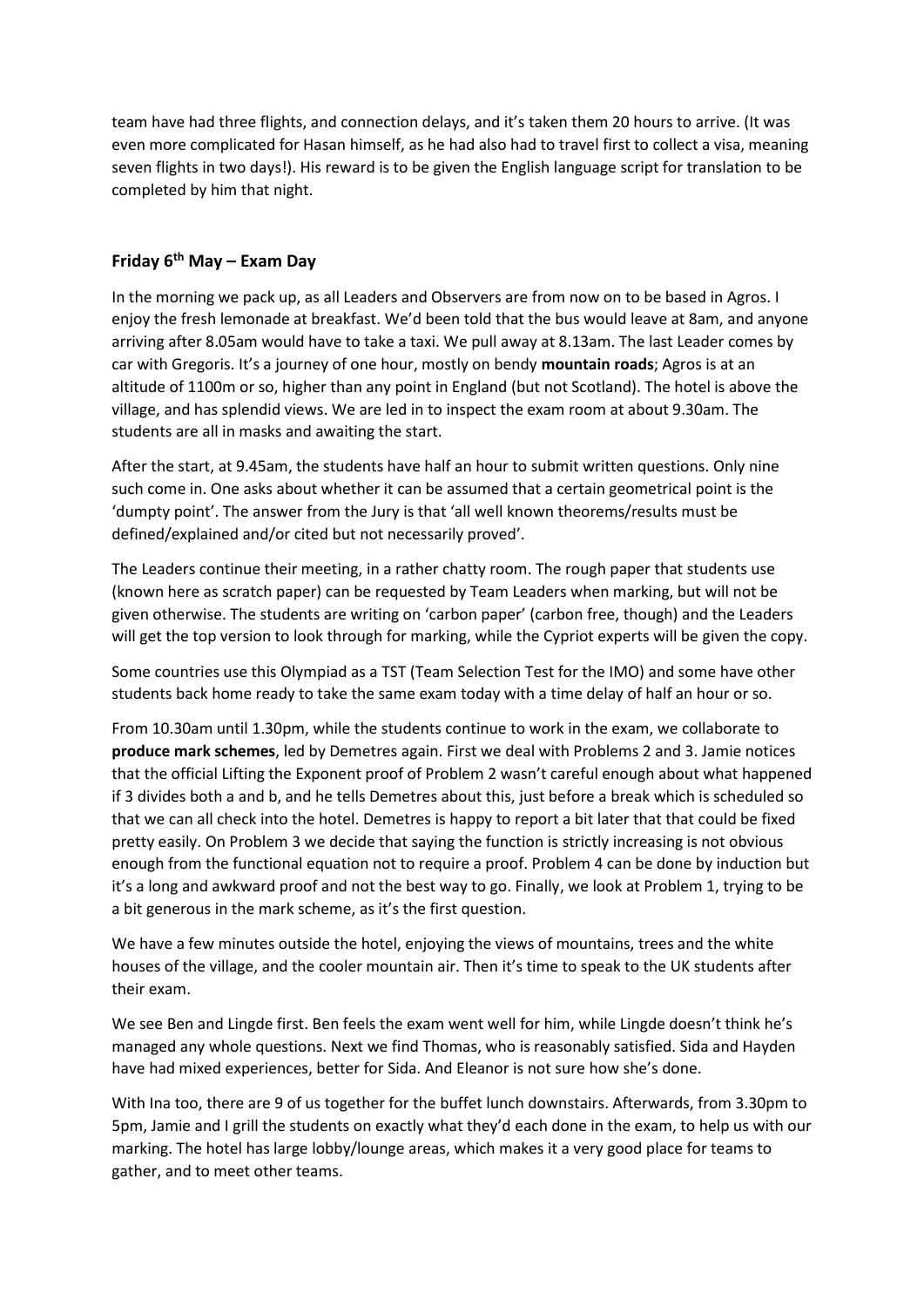From 6.15pm the students' scripts are available for collection by Leaders. Jamie and I have much to do, as we must look through the UK scripts for each of the four questions, but also Problem 1 and Problem 4 (the UK submitted questions) for both Cyprus A and Cyprus B, where we will have to act as the local co-ordinators. We look through some scripts, then it's dinner downstairs together with Ina and the team, and then it's back up to the lobby for much more analysis of scripts. **We're still going after midnight when five of the UK team find us**. They discuss solution attempts, in particular Eleanor on Problem 3 – this is not quite the most direct approach, there are subtle issues over limits, not quite everything is explained on the page, but Jamie sees that all the big steps are there.

Jamie and I are done by about 3am. Not bad – it's been later at some previous competitions!

# **Saturday 7th May – Deciding the Marks**

Yet **another birthday today** – **for Thomas**. Indeed, three of our team were born within three days of when I went off to my own first Balkan Olympiad, in May 2005.

After breakfast there's a bit more chance to look at scripts before the scheduled co-ordination meetings begin. We check through the UK geometry scripts again.

#### **Some Comments on the Exam Problems**

Now might be a good time to briefly discuss the competition problems…

In **Problem 1**, as in many geometry questions, one would be well advised to look at angles, and search for similar triangles and cyclic quadrilaterals. The point Y seemed to me a bit awkward to deal with, at first. Does it lie on any circles? Considering C, Z and A together, and then also with Y, is useful. This question can be solved without any special knowledge. But the argument can perhaps be made shorter with some extra background knowledge, such as of symmedian lines.

In **Problem 2**, where could one start? There are potentially very many divisors; how do we choose some? If you realise that  $a^{2021}$  and  $a^{2020}b$  and  $a^{2019}b^2$  and so on must all divide  $n$ , then these could form your set. They can be summed into a simple form (for example as a geometric sequence), but we must then prove that  $2022<sup>2</sup>$  does not divide the sum. To do this, we can use the Lifting the Exponent lemma/theorem. But if 1011 divides  $n$  then we can't use 3 or 337 in the Lifting the Exponent lemma - so a different argument is needed in this case, and in fact we just need to consider  $n = 1011$  then; and in this case a simple suitable set can easily be found.

In **Problem 3**, substituting in values and working from there doesn't itself seem to solve the problem. It's not a long argument to show, from the functional equation given in the question, that the function  $f(x)$  must be strictly increasing. Thus, proving that  $f(x) = x$  for the positive rational numbers will be enough to deduce that  $f(x) = x$  for all positive real numbers x. And if we can prove that  $f(1) = 1$  then in fact it follows pretty quickly that  $f(x) = x$  for all positive integers, and then for all positive rational numbers. So the key is to prove that  $f(1) = 1$ . Separate arguments can be used to exclude the possibilities that  $f(1) < 1$  and that  $f(1) > 1$ . The harder part can be done by a limiting process, using induction to get a formula in terms of n, and then allowing n to tend to infinity, and looking for some contradiction in the sizes of things; it seems to me quite demanding.

In **Problem 4**, the key is to think about the regions of one colour, and in particular about the boundaries between such regions - though there are many things one might try in this problem before a careful count of vertices and the boundary pieces that they are in is embarked upon. The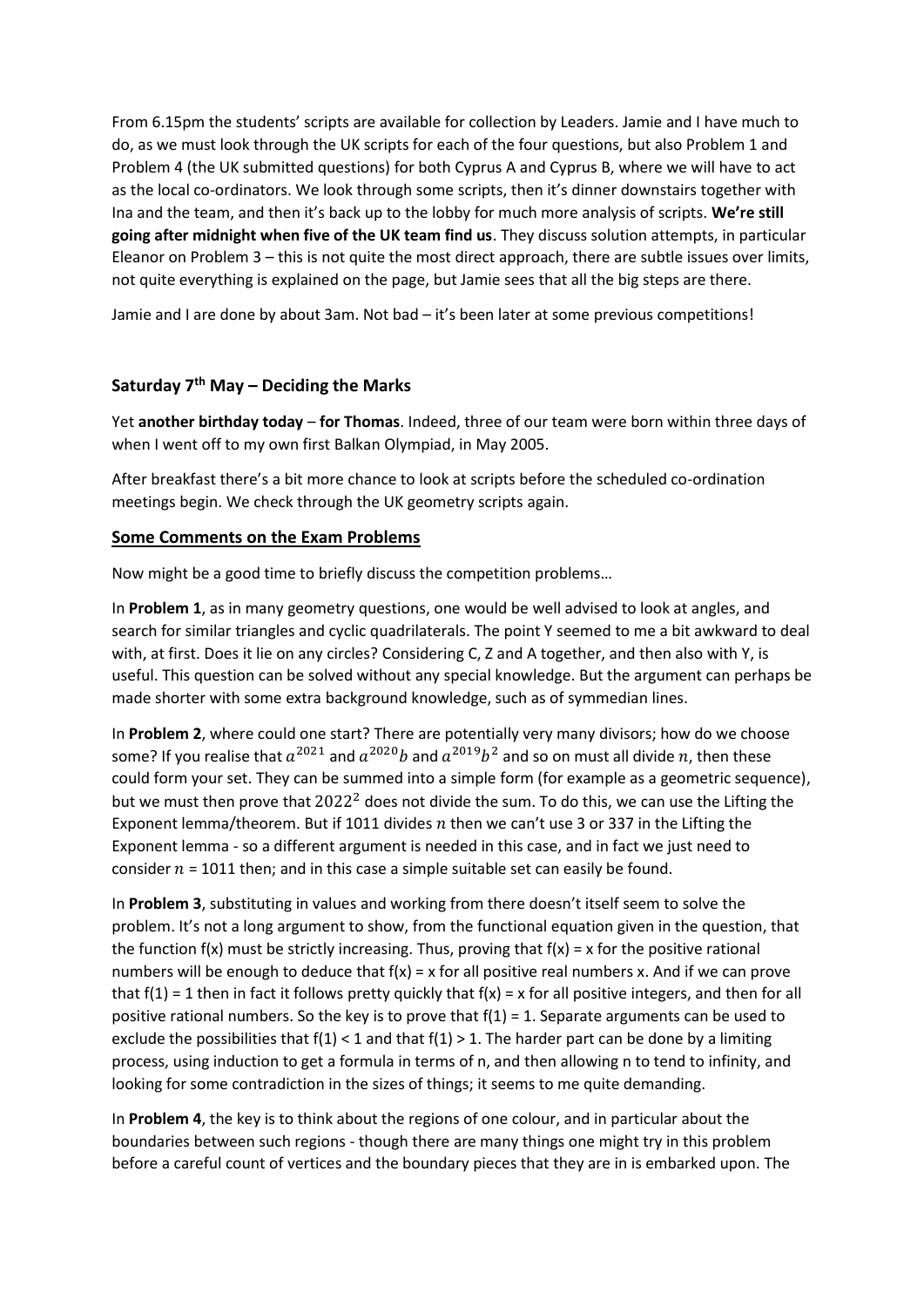number of separate boundary chains/loops is key. More precisely, consider the number of connected components of the graph having as vertices the grid points which are corners of cells, with the graph created by drawing a graph edge between two vertices if and only if the vertices are adjacent corners of the same grid cell and the grid edge between them has differently coloured cells on either side. This number is very closely related to the number of frogs needed. And then counting all the corners of the cells of the grid and considering the smallest possible number of vertices in each connected component of the graph, we get a bound which is tight, when the right regular example of an arrangement is found. It looks as though it's not the most complicated argument, but as I said, there are many other approaches which seem more obvious to try, but which don't work.

[We later discover that essentially the same question had appeared in competition before, in 2018 (e.g. in the Danube Competition in Mathematics), but this was entirely coincidental; none of the Leaders or students knew this, and this just reflects that with so many competitions happening, it is inevitable that the same good ideas occasionally occur to different people, in different countries.]

# **Co-ordination**

Four of the UK team have clear solutions to Problem 1; Thomas uses properties of harmonic quadrilaterals, all done correctly. It's Hayden on Problem 2 and Eleanor on Problem 3 that we're keen to look at again. But for now, it's our **first co-ordination session**. These are each 20 minutes long, and are a discussion between the adults with each team and the Cypriot experts on that question, to decide the marks for that country's scripts on that problem. We will have four of these sessions for the UK team (one for each question), and also four sessions scheduled for us for the Cyprus teams, on Problems 1 and 4.

First we have Cyprus A for Problem 4, at 9.20am. We are asked if we could co-ordinate Cyprus B at this point too; this is fine for us. It's tough for a student to get more than one mark on this question – for example, trying induction doesn't get any credit unless there is a detailed and accurate statement of what is being claimed, and some care taken; there is no easy induction proof, and it's proving to be tough to find any correct solution. After a break we're back to deal with the UK on the same question. We explain what Ben and Hayden have each tried, but accept that these arguments do not lead to a solution. Eleanor's idea is described by the co-ordinators as a good one, but again it doesn't seem to lead to a solution; five of our students get one mark each, for a diagram and the formula for the 'best case' scenario, and that's it.

At 11.40am it's time to go through the geometry, with Cyprus first. These days people know many facts and methods that can be applied in geometry – both the Cyprus students and the UK students – and some of them use symmedian properties of harmonic quadrilaterals, dumpty points (with dumpty written in these Roman letters, in amongst a Greek language explanation), cross-ratios and theorems of Newton and Maclaurin. One Cyprus B student has proved rather more than what the mark scheme awards 3 marks for; that student gets 5 marks. There are also several full solutions from the Cyprus teams, which we award 10 marks each, after in some cases we ask for translation from Greek to English to help us to check. Then it's time for the UK geometry scripts. We carefully talk through the harmonic quadrilateral method from **Thomas; it's fine, as are the solutions from Ben, Sida and Eleanor**. We have a total of 40 marks for this question. (Hayden and Lingde didn't make much progress towards a solution.)

We tell our students (some of whom have been doing sport) how they've done, before lunch.

Eleanor can be seen in the hotel lobby with her earphones in as she speaks on her phone to another UK student, Mohit, who isn't here in Cyprus. Mohit offers his opinions on her effort on Problem 3.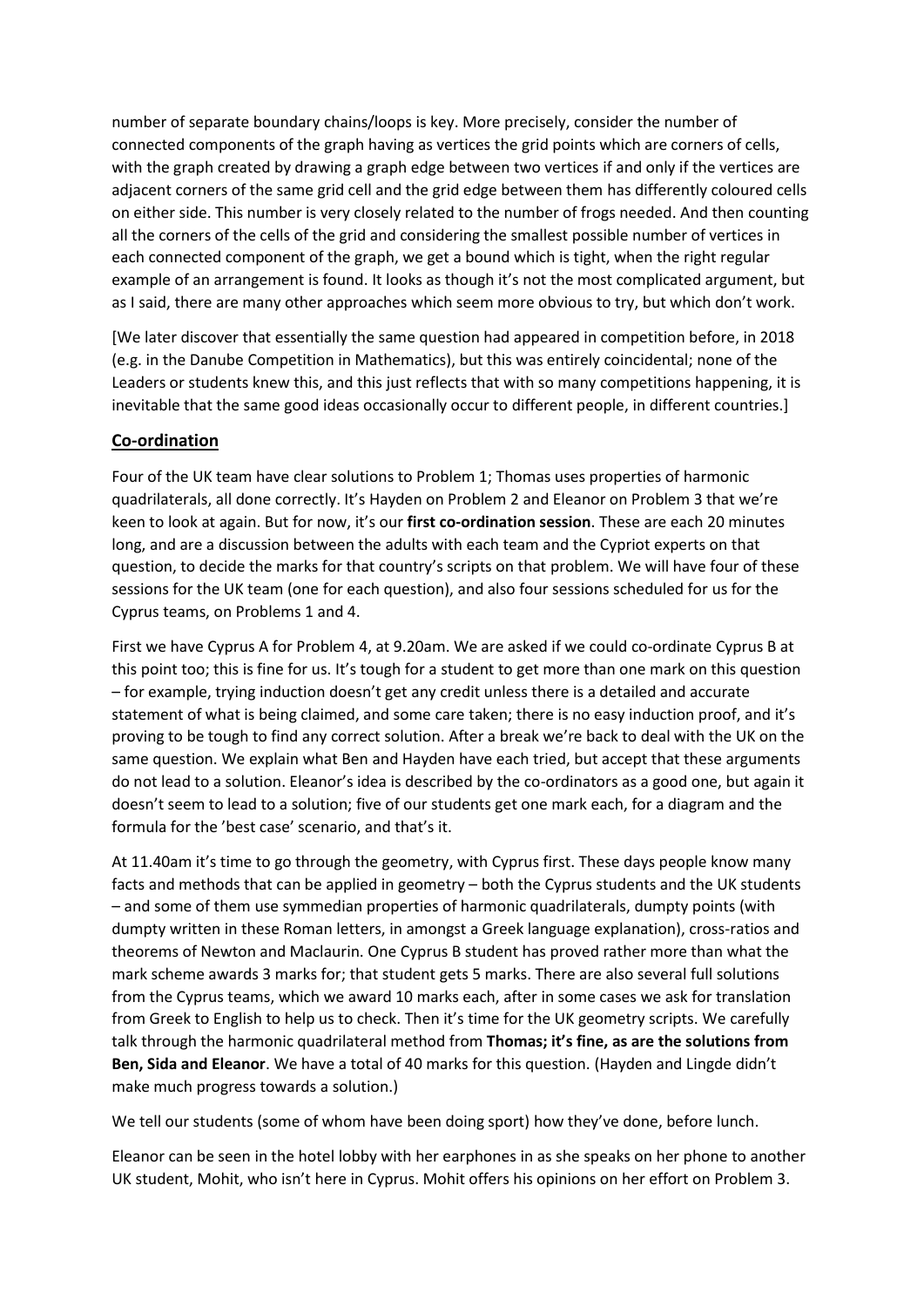No effort is being spared to try to get our marks: thank you to Mohit for helping from thousands of miles away!

Jamie and I should be in for co-ordinating Problem 2 at 3.20pm, but they are running late – for some teams, 20 minutes has not been enough. Indeed, when we do go in, we also have plenty to talk about, though **Ben, Thomas and Sida have written up their solutions very nicely and clearly, and all get 10 marks**. We suggest 4 marks each for Eleanor and Lingde. They each have correct examples, but can't prove all the required properties in some cases, notably when  $b = 1$ . This isn't too surprising, as without Lifting the Exponent this doesn't seem to work, and the proposed official solution that avoided LTE had actually failed on this point too. After some time checking that the examples were there in the different cases, both do get 4 marks. Hayden was rushed when writing up, and his handwriting is really hard to decipher. I read out his lengthy script word for word, with help from Jamie. We explain that several applications of the binomial theorem have been used instead of LTE, and then there is plenty more to explain too. The co-ordinators are curious about how the case where a is a multiple of 1011 is treated by Hayden. They note that he has actually dealt with this, if he ignores an unnecessary coprimeness restriction which he'd introduced. After some time, it is agreed that **Hayden's script is worth 10 marks**.

I am very pleased with how our team have fared on Problem 2. They've earned 48 marks out of 60, which is **an excellent result**.

Soon after, we are called into the Problem 3 session, slightly early. There is a mark available on this question for showing the important fact that f(x) is strictly increasing; most of our students get this mark, and Sida gets another mark too, for proving a bit more about f(1) versus 1. Jamie explains how Ben had proved the full continuity of the function f(x), in rough (in neat he'd shown continuity from above). Ben has made good progress and there is another student (from Greece) who had a similar argument that went onto being a full solution. The co-ordinators explain that in this circumstance they are offering 4 marks. We wondered if it might be worth a bit more, but it isn't a complete solution, and the mark scheme doesn't allow any more.

Finally, it's **Eleanor's script**. Jamie takes the lead on this, and explains that despite a bit of missing algebra to bound the ratio of  $f(x)$  to x, and the strictly increasing nature not being explicitly proved, the solution does work, using an induction similar to the one in the official solution, and using bounding arguments, though Eleanor is trying this for general x rather than just for x = 1. **The script earns 8 marks**, and this is our last bit of co-ordinating at this Olympiad.

The co-ordinators for this question have a chat with us afterwards, this having been their final coordination session too. One of them was unlucky enough to miss the IMO as a student himself when it was cancelled in 1980. He and another co-ordinator have worked in Manchester (at universities there), and we talk about the UK and what's happening there; clearly there are links between Cyprus and the UK. We also talk about the situation in Cyprus, with tourism diversifying, for example away from the Russian market this summer; and there are concerns over dependence on Russian capital.

At about 5.30pm we are able to tell our team what marks they've got – though the medal boundaries haven't been decided yet. There should be the final Jury meeting at 6pm for that purpose, but Problem 2 co-ordination is still going on, and will be going on for a while; the meeting is postponed until 9pm, after dinner.

Co-ordination has gone smoothly for us, and we are happy with the marks awarded. Eleanor is very pleased with everyone's efforts on her script for Problem 3, and Hayden wasn't sure that he'd get full marks on Problem 2.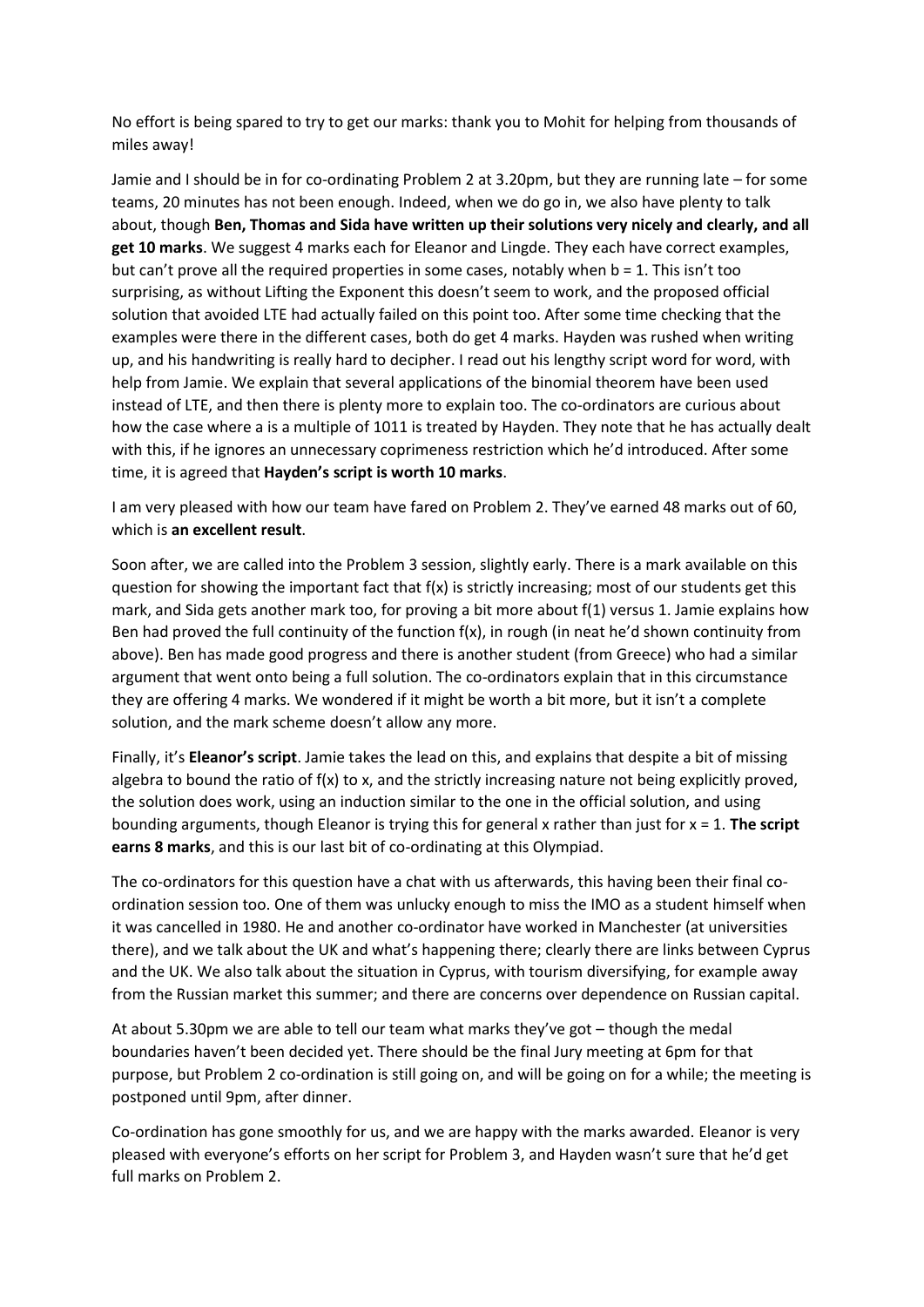# **Deciding Medal Boundaries**

At 9.05pm we're into the Jury meeting. It's quite busy here in the ('Apollo') room – I count 33 people present (with Senada the Bosnian Observer being the only woman). Some time is spent resolving a request for an extra mark on one script for Problem 2, with the dispute being between Albania (whose Leader is Adrian) and the co-ordinators. The Leaders of the member countries vote for the mark to be awarded (no-one votes against, though there are some abstentions).

With this dealt with, we receive the scores of all the students, from all countries. The main business of the meeting is to decide medal boundaries, starting with the minimum mark required for a Bronze. It's quite a generous decision, by a majority vote: 12 marks will be needed for Bronze, giving medals to more than the regulation two-thirds of the member country students. But Hayden misses out by a single mark; at least he gets an Honourable Mention, for full marks on Problem 2. The Jury agrees to follow the 1:2:3 ratio of Golds to Silvers to Bronzes as closely as possible. This means that 22 marks are needed for Silver and 31 marks for Gold. Thomas has a Bronze, missing out on a Silver by a single mark.

There are **three Silvers for the UK team** – for Ben (who is equal 14th in the competition, out of the 93 competitors), and Sida and Eleanor (both equal 22<sup>nd</sup>). This is only the third time in 18 attempts that at least half the UK team at a Balkan Olympiad has got at least a Silver (the previous times being 2013, also in Cyprus, and 2020).

The top score in the contest is 38/40, by Borislav Kirilov from Bulgaria. The second highest mark is 34 by Andrei Moldovan who is Romanian. Only two students have scored more than 4 marks on Problem 4.

We have a moment of silence for a problem setter, Evaggelos Psychas, very active submitting problems for the Balkan Olympiad (and IMO) in the last 10 years; he died a couple of weeks ago.

Zenan welcomes teams to the Junior Balkan Mathematical Olympiad, which will be held in Sarajevo from June 27 to July 3. Nobody has offered to host next year's Balkan Mathematical Olympiad, so that will be decided at the next meeting of the regional mathematical society, MASSEE, on June 4 or 5. And this meeting closes at 10.15pm.

Jamie has by now told our team what their medal situation is. While card games happen in the lobby, I suspect that Eleanor is the top girl in the competition, having beaten Diana Ţolu of Romania by just 1 mark (just as she did at EGMO) and I enquire of other leaders whether they have any girls with a higher score than Eleanor's – they don't, so **Eleanor is indeed the highest scoring female at this competition**.

# **The Results**

|                 |                     | <b>P1</b> | P <sub>2</sub> | P <sub>3</sub> | P4 | <b>Total</b> |               |
|-----------------|---------------------|-----------|----------------|----------------|----|--------------|---------------|
| <b>Benjamin</b> | Gillott             | 10        | 10             | 4              |    | 25           | Silver        |
| <b>Thomas</b>   | Kavanagh            | 10        | 10             |                |    | 21           | <b>Bronze</b> |
| Hayden          | Lam                 | 0         | 10             |                |    | 11           | HM            |
| Sida            | Li                  | 10        | 10             | $\mathfrak z$  |    | 23           | Silver        |
| Eleanor         | <b>MacGillivray</b> | 10        | 4              | 8              |    | 23           | Silver        |
| Lingde          | Yang                | 0         | 4              |                |    | 6            |               |

Here are the results of the UK team: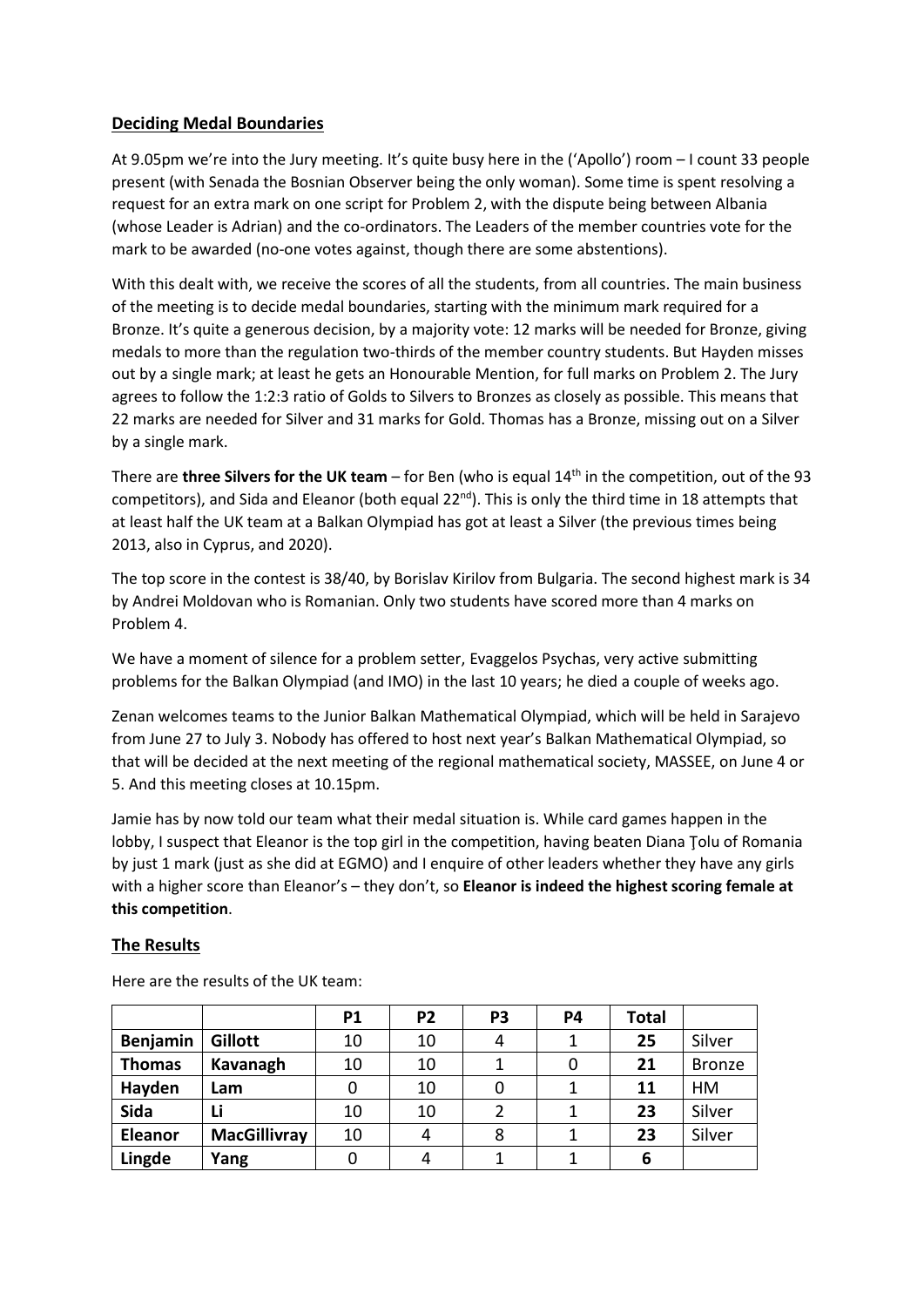| <b>Position</b> |                        | <b>P1</b> | P <sub>2</sub> | P <sub>3</sub> | P4           | <b>Total</b> |
|-----------------|------------------------|-----------|----------------|----------------|--------------|--------------|
| 1               | Romania                | 60        | 46             | 44             | 18           | 168          |
| $\overline{2}$  | Greece                 | 60        | 51             | 30             | 5            | 146          |
| 3               | <b>Bulgaria</b>        | 60        | 37             | 30             | 14           | 141          |
| 4               | Saudi Arabia           | 60        | 54             | 17             | 5            | 136          |
| 5               | <b>Italy</b>           | 60        | 59             | 4              | 8            | 131          |
| 6               | Moldova                | 60        | 42             | 22             | $\mathbf{1}$ | 125          |
| 7               | <b>North Macedonia</b> | 60        | 41             | 14             | 3            | 118          |
| 8               | <b>Kazakhstan</b>      | 60        | 38             | 16             | 3            | 117          |
| 9               | <b>Serbia</b>          | 60        | 28             | 19             | 4            | 111          |
| 10              | Azerbaijan             | 53        | 41             | 12             | 4            | 110          |
| 11              | <b>UK</b>              | 40        | 48             | 16             | 5            | 109          |
| 12              | <b>Bosnia</b>          | 60        | 35             | 6              | 3            | 104          |
| 13              | <b>Cyprus</b>          | 43        | 4              | 4              | 4            | 55           |
| 14              | <b>Cyprus B</b>        | 25        | $\mathbf{1}$   | 0              | 4            | 30           |
| 15              | <b>Albania</b>         | 14        | 4              | 0              | $\mathbf{1}$ | 19           |
| 16              | Montenegro             | 6         | $\overline{2}$ | $\mathbf 0$    | 0            | 8            |
|                 |                        | 781       | 531            | 234            | 82           | 1628         |

And here are the overall team scores:

We note that there wasn't much of a gap between  $7<sup>th</sup>$  place and  $12<sup>th</sup>$  place.

It was a splendid performance by Romania, clearly the top team.

But the UK beat them (and third placed Bulgaria) on Problem 2. Indeed, on the Problems set by countries other than the UK we came equal  $5<sup>th</sup>$  in the competition, with one other country, but on the Problems set by the UK we were  $13<sup>th</sup>$ . And we were the only country to score more on Problem 2 than on Problem 1.

Kazakhstan are given their medals early, as they have to leave at 11.30pm tonight, to go to the airport. Everyone else will leave at least a day later. Most teams will leave between 11.30pm and 6.40am; only the UK, Azerbaijan and Greece are lucky enough to depart during the daytime.

There will be an excursion fairly early tomorrow morning, and the lobby is deserted by about midnight. But some of the UK team are up late upstairs, watching basketball from the NBA (Hayden, Ben and Thomas are our big basketball fans).

# **Sunday 8th May – Excursion and Farewell Party**

We have breakfast before 8am, as it's an early start. There are three buses for the excursion: the UK will be together with Azerbaijan, Italy and Saudi Arabia. We set off at 8.30am, back down the mountain roads to the coast and Limassol, and then straight onto the **archaeological site at Kourion** by 10am. This is actually a trip to UK territory, as Kourion is on land that is part of a UK base – we held onto two military bases after granting Cyprus independence in 1960, and despite almost pulling out in 1974 we're still there (partly to assist the US), which perhaps not everyone in Cyprus thinks is the best thing.

Kourion was an ancient Greek city, built at the top of a hill for protection; the views over the sea on this very sunny day are striking. There is a restored Greek/Roman theatre here, used now for various performances (not the animal fighting that the Romans apparently had here), and the teams explore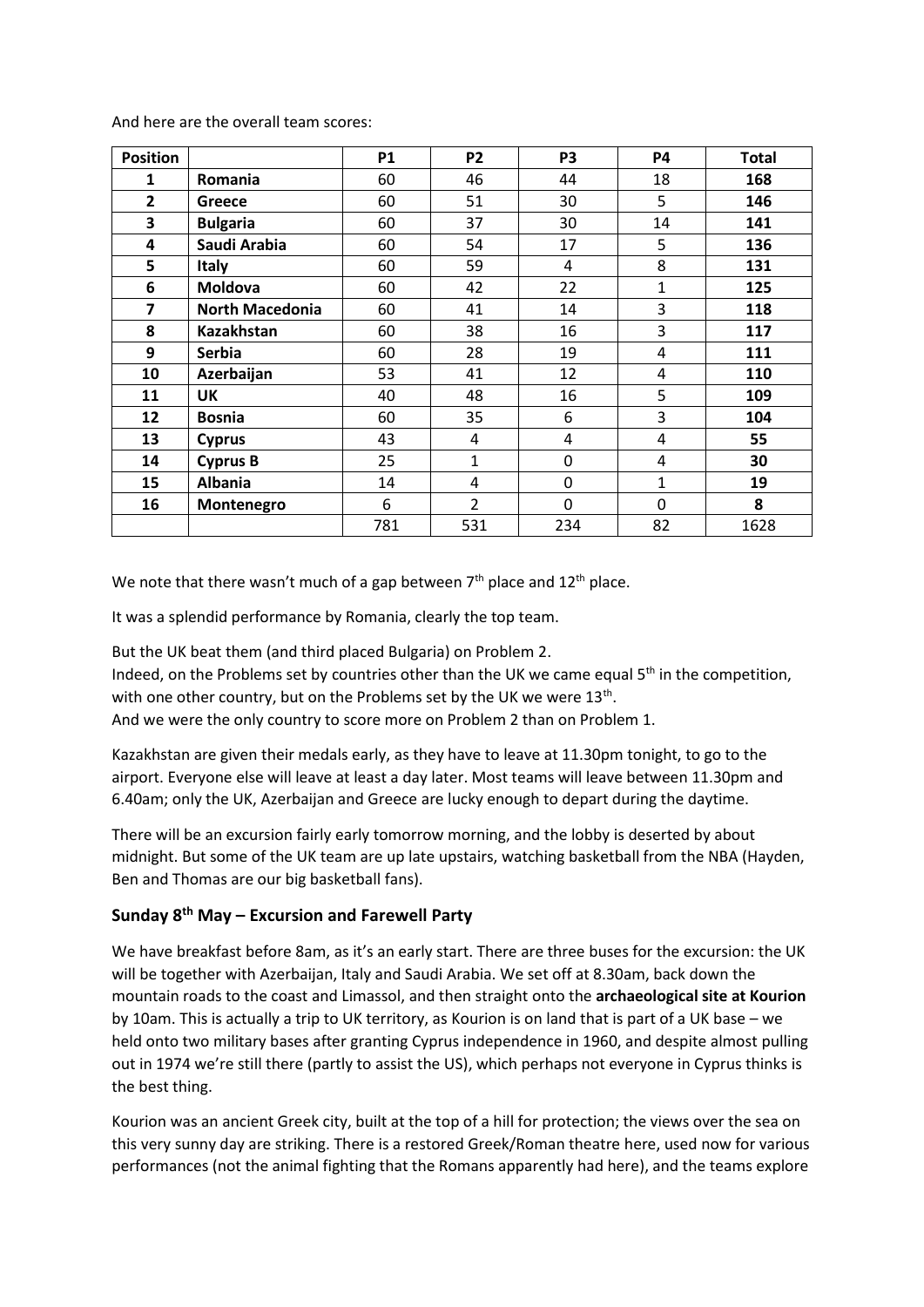it. We also see the remains of a house of a significant Roman, where we see what were the (communal) baths and some fine mosaics, from early Christian times.

Next it's into **Limassol itself**, the second city of Cyprus. We arrive at about 11.20am. We are encouraged to visit one of the inviting cafes in the Old Port and Marina area, and have a frappé, and we wander around for a bit past the yachts, but **our team decide they'd like to visit the beach**  instead. After about a fifteen minute walk east, along the coast, we are at the first bit of beach. Ina finds a chair and orders herself a frappé. The UK students paddle in the sea and practise stone skimming. I am greeted by Zenan, who walks past me in his trunks – the entire Bosnian team have come very prepared and have gone for a proper swim in the sea. (And tomorrow they will leave the hotel early, at 6.30am, to give them a few hours at the beach near the airport before departing!)

We have to go now, as there isn't much time allowed in Limassol, and we'll have to get back to Agros for lunch. Massimo the Italian Leader is unsurprised that the Italians are a bit late back onto the bus. It's a big day for them, as the results of the Italian National Olympiad were broadcast while we were on the bus on the way out - their students here had taken an Italian exam in the afternoon after taking the Balkan Olympiad in the morning, on the same day!

We're back at the Rodon Hotel by 2.15pm, and go to lunch. We speculate on exactly what the farewell dinner/party will be like. After lunch, there is some free time. Two of the North Macedonian team, Jan and Aleksiy, ask me about the UK training and selection process, and about universities in the UK, such as Cambridge, and we talk about areas of Olympiad maths that different countries find difficult, including combinatorics in their country.

The indoor pool is out of order, but it's possible to swim outside, and Jamie (who has also gone for a few runs while in Cyprus) tries this out. It's certainly the right weather today for this.

#### **Closing Ceremony and the Final Evening**

At 6pm we have the awarding of medals. The ceremony begins with a short video by the Cyprus tourist board. Then there are some speeches, including one by Dr Philippou on behalf of the Minister of Education. Gregoris Makrides talks about students here bringing all their knowledge and experience together to solve problems in the relatively short period of four and a half hours available (he gives an analogy of an expert fixing a large ship with a simple hammer blow, and earning his fee by having had the experience to know where to knock).

**The 69 medallists go up, one by one and with their flags**, to be awarded their medals, in reverse score order; except, that is, for Kazakhstan who have left already. Bosnia have a huge flag. There are cheers for the sociable Greeks and for the local Cypriots. Five girls have won medals, including Eleanor's roommate here, Fidan from Azerbaijan. Our medallists go up to the front and three of the four get the flag the right way up. We're all in our blue UKMT team polo shirts. Romania are easily spotted in their very bright red polo shirts. But the Saudis are probably the most striking team, in traditional white, and with headdress.

We're finished by 7pm. We head outside, and I take photos for the Romanian and Moldovan teams of them together, before doing something similar for the UK team, who then invite me to join them in a card game I haven't played for over 25 years (and might not play again for another 25!). They seem to enjoy themselves. After quite a while I escape, as it's too dark to play properly outside. At just before 8.30pm I hand out the Participation certificates I've been given for everybody, and also Hayden's Honourable Mention certificate, and I return the exam scripts to each student in the UK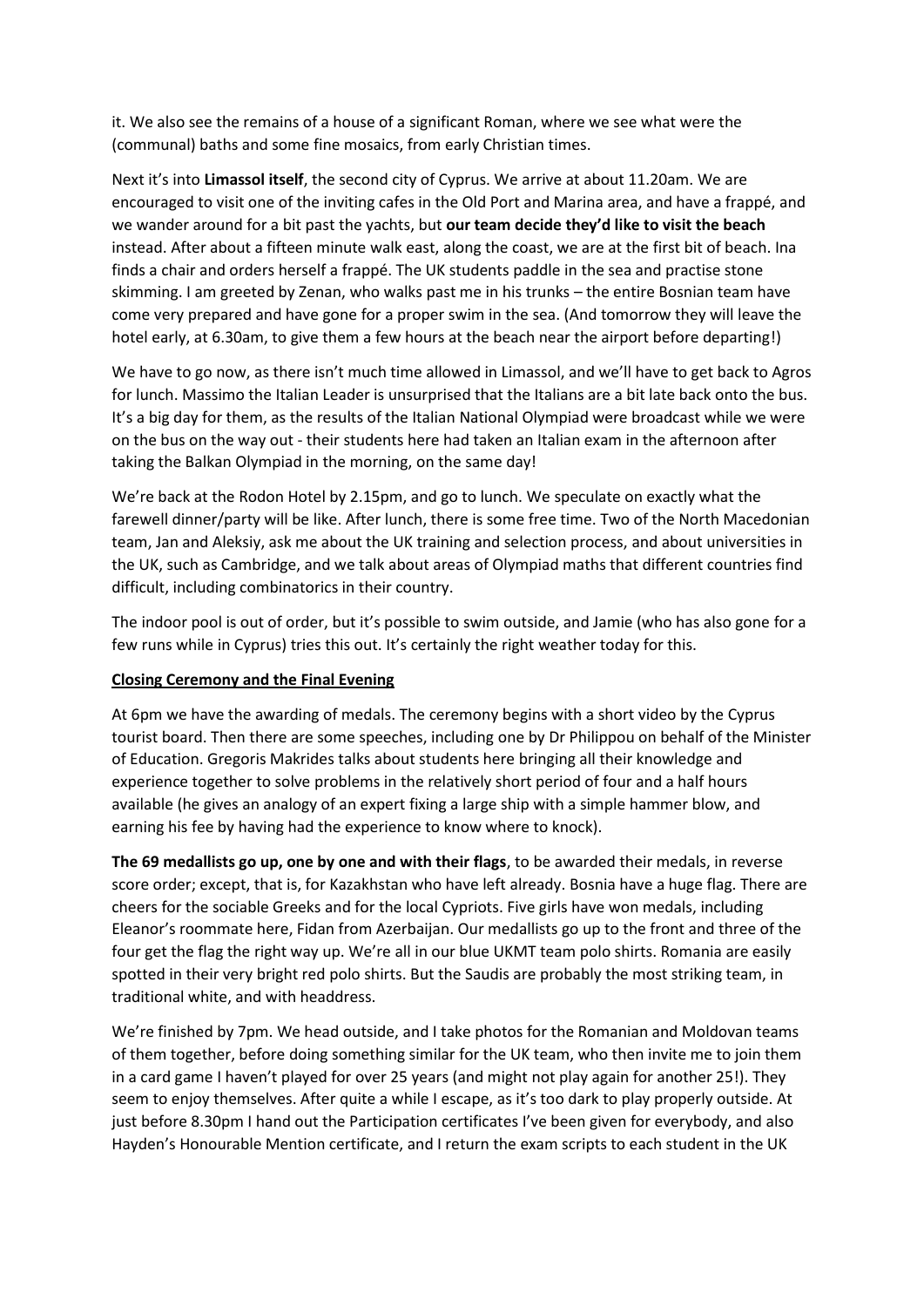team. I have also been given the medals and certificates from the 2021 Balkan Olympiad, which Cyprus organised, but remotely.

We go in for the Farewell Dinner, another buffet, but with a difference, as a DJ starts playing some loud music, much to the delight of the youngest member of the Greek delegation, the younger brother of one of their team, who hits the dancefloor. The UK adults enjoy a glass or two of Cypriot wine; the UK team members are given mementos by some of the Saudi team.

At about 9pm the DJ puts on some older music, starting with 'Ma Baker' by Boney M – this brings some of the Cypriot organising delegation running onto the dancefloor **for some uninhibited dancing, and soon things get busy and rather wild**. The UK team all go up together, with much enthusiasm; Ben is often right at the centre of things, while Sida manages to look stylish doing the Macarena. We have an international conga line, and then a big circle with the students having their arms around each other's shoulders, while more Boney M plays ('Daddy Cool' and 'Rasputin') and also 'Cuba' by the Gibson Brothers. Jamie joins our team for a while. A couple of people are hoisted onto others' shoulders, including the Greek youngster. The Italian deputy, Nikita, manages to persuade his Leader, Massimo, to join in with the dancing.

It's great to see the students from many countries together, including the distinctive Saudis. I pass on our friend and colleague Vesna's best wishes to Miljan, the Serbian Leader. Vesna (who now trains UK teams) has been following the progress of the Serbians on their Facebook page.

After an hour and a half of vigorous activity, things start to wind down, and by 11pm the room is empty. Many have moved upstairs to the lobby. A multi-national game of Liar's Poker ensues (I'm happy to join in). Many people have to rest before early starts, but a Greek student, two Azerbaijanis and Lingde needn't hurry, and continue the game and chat until late, with Nikita and me.

# **Monday 9th May – Return Journey**

No hurry to rise this morning; a bit of final packing, and then breakfast a little before 10am. Demetres and another main organiser wish us well as we leave the hotel, just before 11am, for the airport. The route takes back us down the winding roads to Limassol, and then along the motorway to Larnaca airport, a journey of an hour and forty minutes. There is **loud singing in Greek for some time!** The UK retaliates with the digits of pi to the tune of Mamma Mia (see the EGMO 2022 Closing Ceremony on YouTube, after five and a half minutes – judge for yourself!). Later we hear Bon Jovi and more ABBA (Dancing Queen). The Azerbaijani team have escaped the singing duel, coming in another bus, which is towing their and our luggage. We wait a few minutes at the airport for them to arrive. Then it's goodbye to the Greeks and Azerbaijanis, though we see Fidan for a little longer.

The bag drop area is completely empty, and we are through both that and security very quickly. Lingde is well connected and seems to know exactly where our plane is – slightly late, so we'll have time for a sit down lunch, which Ina is keen for us to have. We choose a pub style restaurant. We wait a short while for our food, but Lingde assures us we won't miss our plane, and indeed when we get to the Gate, nothing happens for some time. Finally, we say **goodbye to sunny Cyprus** and board the plane, where the rules are different, and many masks come off. We take off at 3.07pm, in exactly the same numbered seats as on the way out, though this time in a typical BA livery Airbus.

After a busy few days there's a chance to rest now. I ask about motivation for getting into Olympiad problems, and Eleanor says that reading an article about Rosie Cates helped to inspire her; and going to the introductory Olympiad camp in Oxford at the end of one summer gave her confidence that she could solve hard problems. Meanwhile, Sida is writing some of the students' unofficial report of